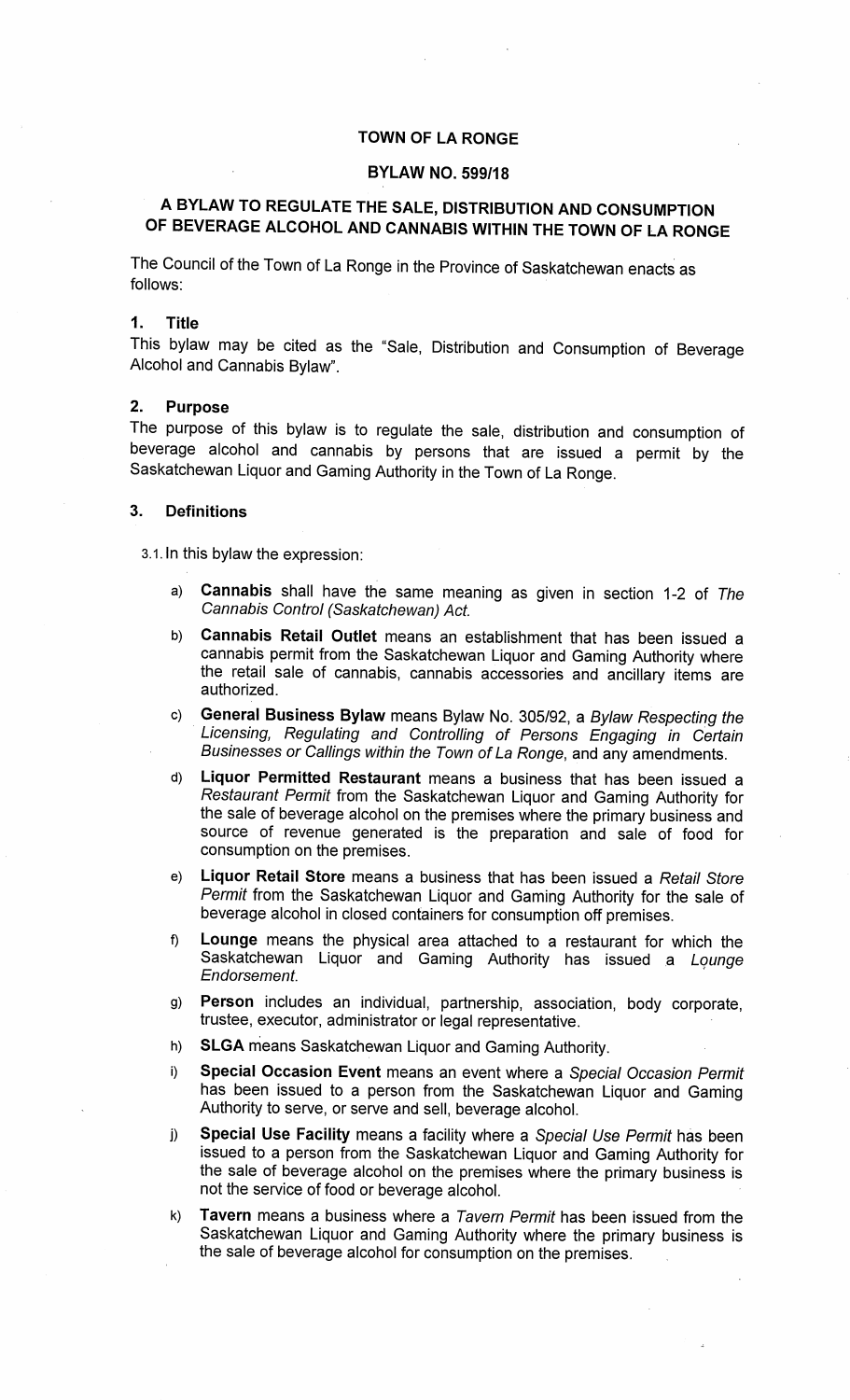## 4. Hours of Operation

In addition to the requirements identified in Bylaw 305-92 General Business Bylaw

- 4.1 Cannabis Retail Outlet may sell cannabis between the hours of:
	- a) 11:00 a.m. and 11:00 p.m. Monday to Saturday.
	- b) 1:00 p.m. and 8:00 p.m. Sunday and statutory holidays.
- 4.2 Liquor Retail Store may sell beverage alcohol between the hours of:
	- a) 11:00 a.m. and 11:00 p.m. Monday to Saturday.
	- ده) 1:00 p.m. and 8:00 p.m. Sundays and statutory holidays
- 4.3 Liquor Permitted Restaurant may sell beverage alcohol between the hours of:
	- a) 11:00 a.m. and 1:00 a.m. of the following day, Monday to Saturday.
	- b) 1:00 p.m. and 8:00 p.m. Sunday and Statutory Holidays.
	- c) notwithstanding clause (a) or (b), 11:00 a.m. on December 31 and1:30 a.m. on January 1.
- 4.4 Lounge may sell beverage alcohol between the hours of:
	- a) 11:00 a.m. and 1:00 a.m. of the following day, Monday to Saturday
	- b) 1:00 p.m. and 8:00 p.m. Sunday and statutory holidays.
	- c) notwithstanding clause (a) or (b), 11:00 a.m. on December 31 and1:30a.m. on January 1.
- 4.5 Special Occasion Event may serve, or sell and serve, beverage alcohol betweenthe hours of:
	- a) 11:00 a.m.\* and 1:00 a.m. of the following day.
		- $^{\cdot}$  Note: or as specified on the SLGA permit if the start time is later.
	- b) notwithstanding clause (a), end time will be 1:30 a.m. on January 1.
- 4.6 Tavern may sell beverage alcohol between the hours of:
	- a) 11:00 a.m. and 1:00 a.m. of the following day, Monday to Saturday.
	- b) 1:00 p.m. and 8:00 p.m. Sunday and statutory holidays.
	- ) notwithstanding clause (a) or (b), 11:00 a.m. on December 31 and 1:30a.m. on January 1.
- 4.7 Special Use Facility may sell beverage alcohol between the hours of:
	- )  $\,$  11:00 a.m. and 1:00 a.m. of the following day, Monday to Saturday.
	- b) 1:00 p.m. and 8:00 p.m. Sunday and statutory holidays.
	- ) notwithstanding clause (a) or (b), 11:00 a.m. on December 31 and 1:30 a.m. on January 1.

#### 5. Tolerance Period

certain permits require a tolerance period after the lawful time the sale or service of beverage alcohol has ceased to allow persons to finish their beverage alcohol.

- 5.1 A Liquor Permitted Restaurant, Lounge, Special Use Permit or Tavern mustnsure that the premises remain open for a period of at least 30 minutes, but not longer than 60 minutes. At the time the tolerance period expires, all persons(except staff), are to be out of the premises.
- 5.2 There is no tolerance period for a Special Occasion Permit. The sale or servicer beverage alcohol must stop 30 minutes before the expiry of the permit and all persons (except staff), are to be out of the premises by the expiry of the permit.

## 6. Announcements

1 There will be no 'last call' announcements for beverage alcohol sales or service.